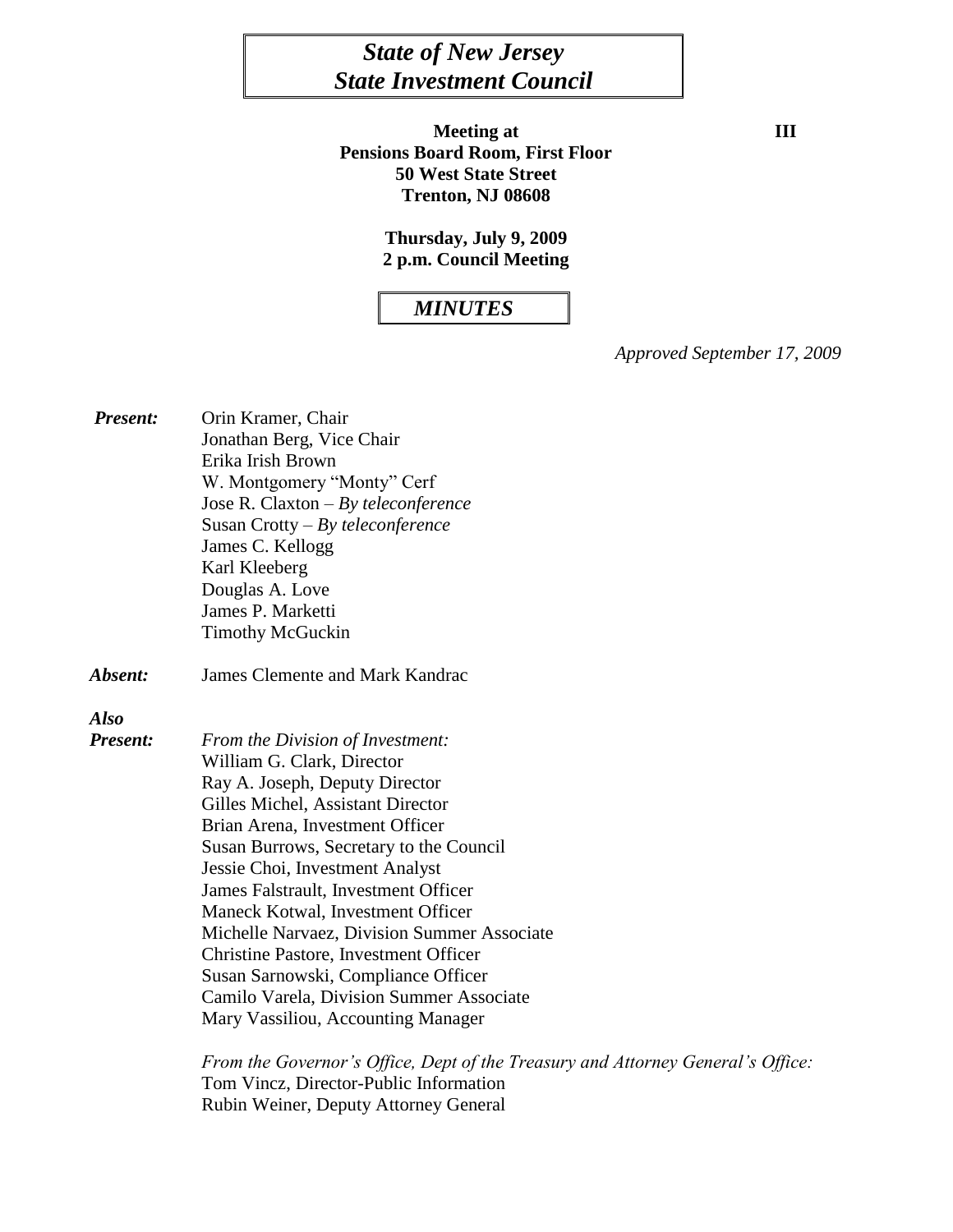*Other Invitees:* Pete Keliuotis, Strategic Investment Solutions Daniel Stern, Cliffwater

*Members of the Public:*  Michael Aron, NJN TV Sandy Coia Regina Fedorenke, Intern, Attorney General's Office Frank Foulkes, NJREA Steven R. Green Valerie Kazhdan, NJEA P.G. Maurer Dusty McNichol Nicole Micheroni, Intern, Attorney General's Office Anthony F. Miskowski Clayton Mull, SCREA Meko K. Palmer, Treasury/Revenue Bob Pursell Rae C. Roeder, President CWA Local 1033 James Shanley, Bank of New York Mellon Nicole Smaha, Office of the State Auditor Mike Tantum, Office of the State Auditor

## *I. Call to Order*

Chair Kramer called the meeting to order at 2:05 p.m.

## *II. Notice of Meeting*

Secretary Burrows reported that notice of the meeting scheduled for July 9, 2009 was sent by mail deposited in the post office, by facsimile and email on July 1, 2009. A copy of the notice is on file as posted in the Division and sent to the Council, the **Times of Trenton**, **The Star-Ledger**, the **Bergen Record**, the **Courier Post** and the Secretary of State.

## *III. Approval of Minutes*

Minutes of the regular meeting of the Council held on May 21, 2009 were approved unanimously. Ms. Brown and Mr. Cerf were absent for the vote, arriving at 2:10 p.m.

#### *IV. New Business*

*B. For the Information of the Council*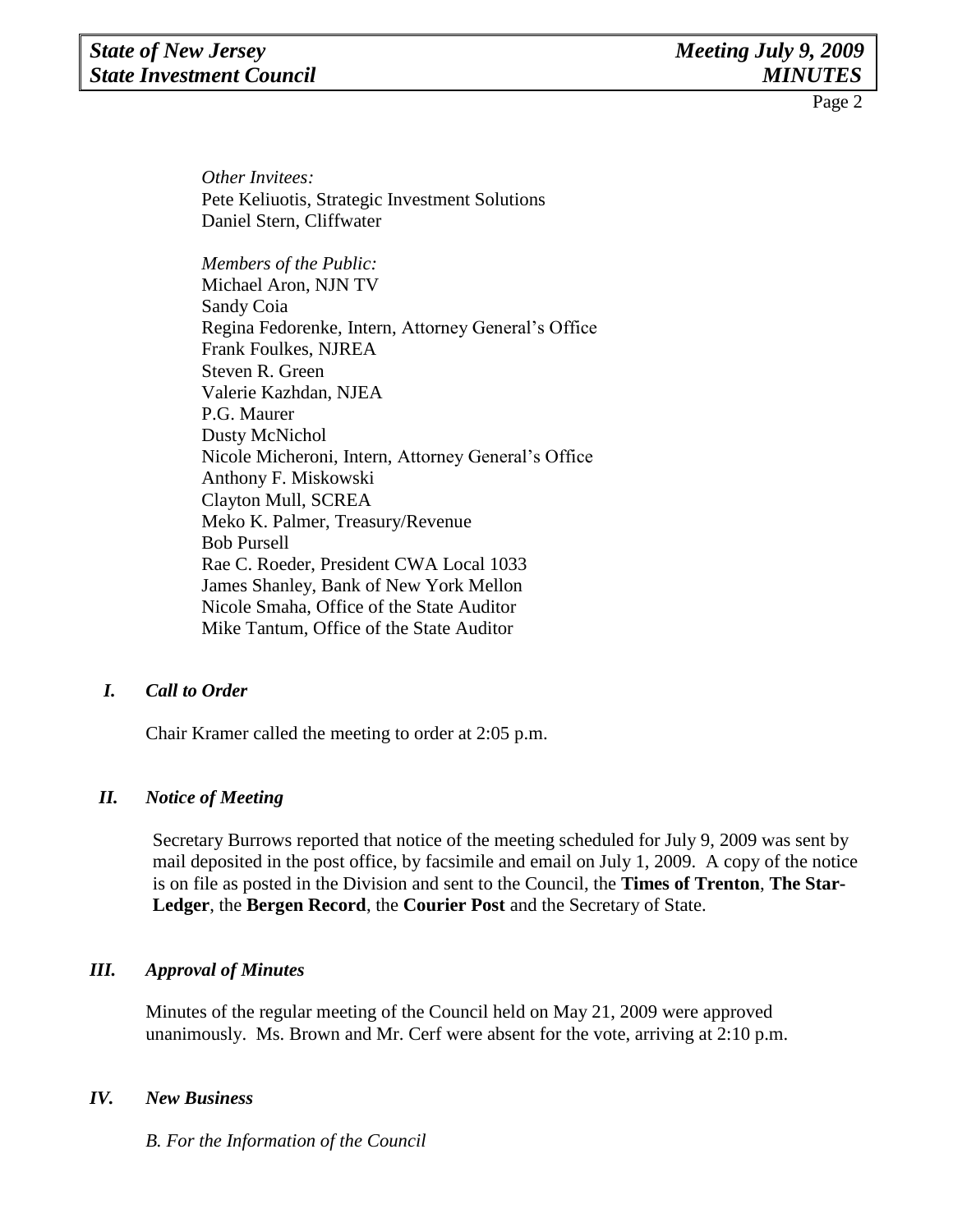1. Updates from industry involvement by Director Clark and Council Members

Chair Kramer asked Director Clark to share the Director's experience at a recent meeting with the Federal Deposit Insurance Corporation (FDIC), noting that the Director was the only public pension fund representative at the meeting of some two dozen banking, private equity and legal leaders from across the nation.

Director Clark said the FDIC hosted the meeting to solicit guidance on the role private capital should play in the recapitalization of the private banking industry, given the insufficient level of banking capital to support under-capitalized banks and the sector's aversion to investment risk. He said the pension fund has an interest in the stabilization of the banking system, because without stabilization both the fund and taxpayers will suffer. He said that in general the FDIC wanted to limit the role of private equity assistance and profits, but it appeared receptive to the group's consensus that the FDIC's proposed rules were so onerous that they would preclude private equity participation in the sector's recovery. Chair Kramer noted that by permitting private equity investment, the federal government presented public pension funds with the same investment opportunities available to private equity funds. He said there was broad concern among policymakers that the proposed FDIC rules would suppress capital flows, leading to hundreds of bank failures. Both men commended the FDIC for seeking the input of the public pension fund community.

Director Clark also reported briefly on his recent participation on the Investor Advisory Committee of the New York Fed. While the group's deliberations were private, he said, there was a shared relief that federal intervention had begun to improve market conditions, and much concern about how to end their various initiatives: staying in too long increased the risk of inflation, Director Clark said, and getting out too soon could put the economy into a tailspin.

Director Clark said the Division had not yet completed a portfolio and asset allocation analysis of the pension fund, but results to date indicated there was more than ample liquidity for pension payments and capital calls for private equity and real estate for the foreseeable future. He said that reports of tight liquidity conditions for some pension and endowment funds did not apply to New Jersey, and cited four reasons why he believes the pension fund is in good shape:

- 1) The Council's 2005 decision to move into alternatives over a long period (i.e., five to seven years) "certainly helped preserve liquidity."
- 2) Unlike many other funds, the Division came into 2009 holding a very large cash position of about 7 percent, compared with 2 to 3 percent at most funds. The fund's cash position remains high, he said, at about 5.6 percent.
- 3) With the market's collapse last September, the Division took immediate steps to preserve liquidity through reducing its planned commitments to private equity and real estate by not closing on some \$115 million and \$250 million in anticipated investments, respectively, and by redeeming another \$200 million from hedge fund investments not performing to the Division's satisfaction.
- 4) The Council also strengthened the fund's liquidity by approving in December a shift in allocation to fixed income.

Director Clark said two issues identified in the analysis carried policy implications for the Council's consideration. First, the Division would likely be required to reduce its public equity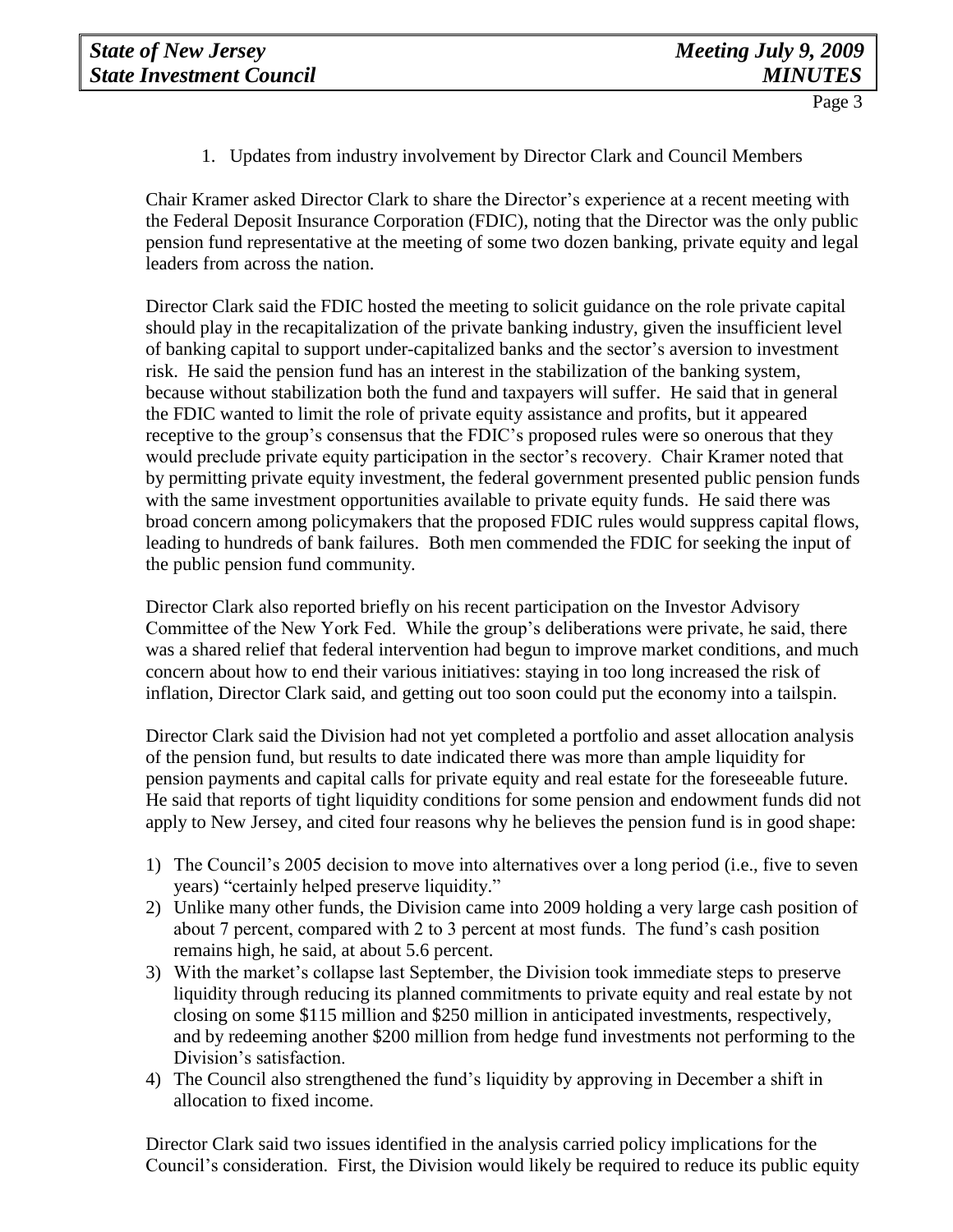and fixed-income portfolios by about 3 to 5 percent over the next several years to fund anticipated benefit payments. While the amount targeted for reduction was manageable, he said, the Division did not want to be forced to sell into a bad market and so had started to hedge a portion of the portfolio. The Division would return to the Council with recommendations on how this issue might best be addressed, he said.

Secondly, he said, assumptions about how private equity commitments would be called could theoretically cause the Division to butt up against the Council's seven percent maximum allocation level, and may require future Council discussion about the merits of raising that cap, noting any such calculation requires subjective judgment on a multiple of variables. According to the analysis, it does not appear that the fund will approach maximum allocation levels for real estate and hedge fund investments.

Chair Kramer noted that private equity investments were now less than 5 percent, that the lag effects of private equity valuation were unclear, and that reaching the threshold was several years away under current scenarios. Mr. Cerf confirmed that the potential increase may not fully anticipate the level of future losses. Director Clark added that the Division was working on a formal valuation policy to bring to the Council to increase assurance that the portfolio was properly marked.

Mr. Cerf observed that the pressure anticipated in two to three years on private equity might also create relative opportunities in small cap and even real estate investments, noting it would be a shame to be constrained from those opportunities. A brief discussion followed on the merits of liquidity versus a bias toward illiquidity in order to create value for the portfolio, with a consensus that the issue should be monitored carefully. Chair Kramer noted that several major university portfolios, where historical performance was substantially superior to public funds, were 70 percent illiquid, versus nine percent illiquidity in New Jersey's pension fund. Mr. Cerf added that in recent conversations he'd held with Ivy League CIOs, all admitted struggling with the lack of liquidity for funding operations, but at the same time all carried "a belief unaltered" that they would receive big premiums on their illiquid options. Mr. Kellogg questioned whether the fixed income portion of the portfolio might be thought of as liquid.

Ms. Crotty noted that the Division was buying into portfolios increasingly more mature. Director Clark agreed, noting that secondary transactions had grown from \$20 billion in 2008 to \$30 billion this year to date. In response to a question from Ms. Brown, he said the Division was seeking a manager to help identify opportunities in the private equities secondary market, adding that while not a lot of deals were being done at present, such opportunities would likely get more attractive over time.

Chair Kramer observed that a heavy weighting in Treasuries had constrained long-term returns, and that the historical record of endowment performance showed that favoring alternatives, and especially hedge funds, over Treasuries "had not been a close call." Mr. Cerf asked about hedge fund performance. Mr. Stern of Cliffwater responded at the request of the Chair, saying June was another strong month for hedge funds, which were up 16 percent for the last six months. Chair Kramer said hedge funds were outperforming US and international equities by 15 to 16 percent, matching last year's outperformance.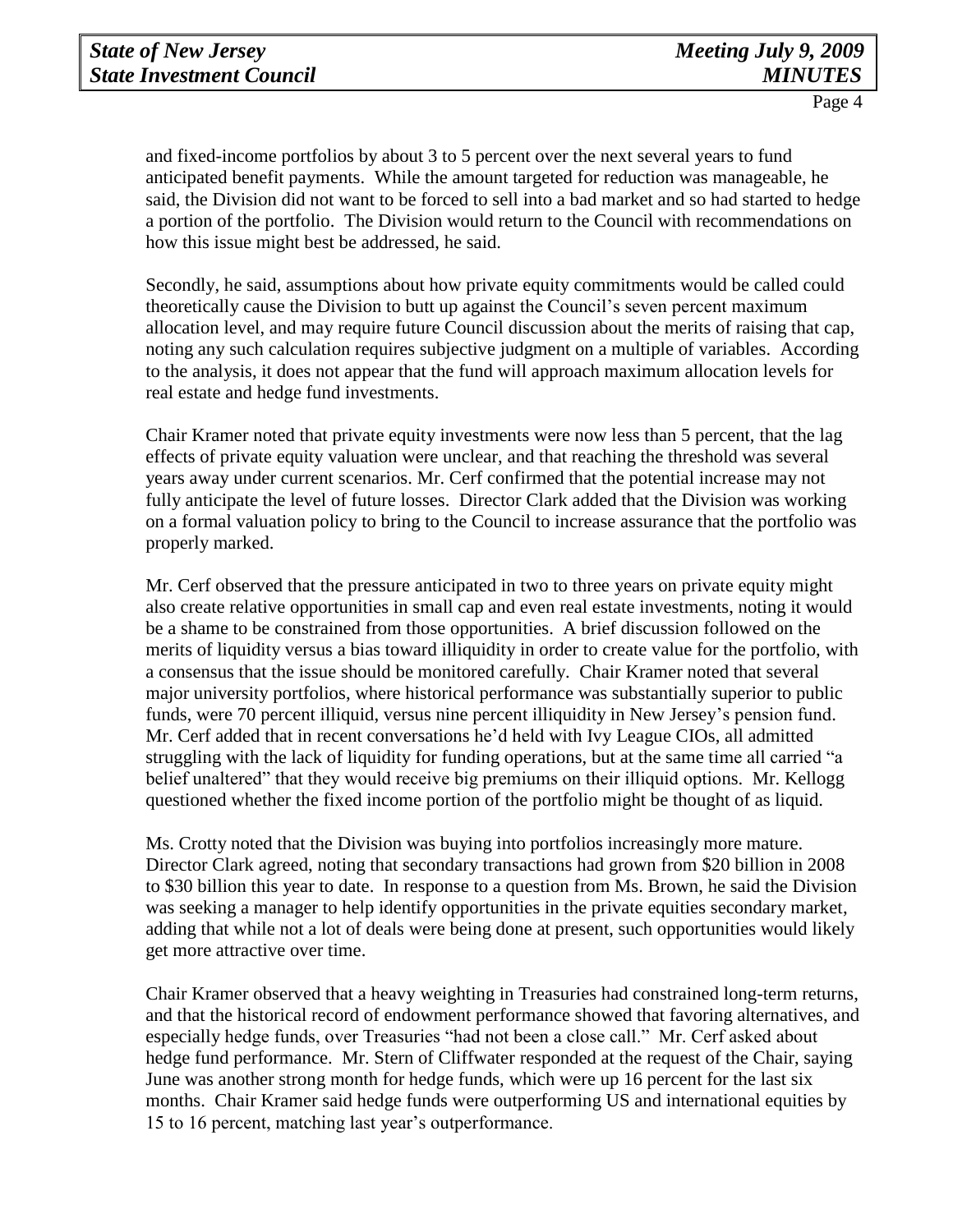Mr. Marketti asked if he could see individual reports on five alternative investments up 40 to 50 percent since last fall, and was told this would be provided in the coming month's Director's report. He also asked about the amount of fees paid to alternative managers, and was told this would be forthcoming in the audited report due later this fall. Mr. Marketti also asked about the Governor's response to the Council's letter urging full state contributions to the pension fund. Chair Kramer said some discussions had been held between the Chair and the Governor, who was fully aware of the contributions shortfall. Mr. Marketti agreed to check the Governor's schedule for a follow-up meeting with the Governor, himself, Chair Kramer and Vice Chair Berg to discuss the issue.

## *V. Committee Reports*

Chair Kramer asked if Mr. Kandrac, Mr. Claxton and Ms. Brown would serve as the nominating committee for Council officers for the 2009-2010 year. They agreed. Chair Kramer called for additional nominees, and there were none. The nominating committee was approved by unanimous vote on a motion by Dr. Love, seconded by Mr. Berg.

## *VI. Pending Matters.*

#### *A. Status of Proposed Amendments*

Compliance Officer Sarnowski reported that proposed amendments to N.J.A.C. 17:16-17 concerning investment in debt obligations as approved by the Council at the May 21, 2009 meeting had been approved by the Office of the Governor and the Smart Growth Ombudsman and reviewed by the Office of Administrative Law before their publication in the *New Jersey Register* on July 6. The 60-day comment period ends September 4.

## *VII. New Business, continued*

#### *A. For Action by the Council*

1. Memorandum from Director Clark to the Council, dated July 2, 2009, entitled "Placement Agents."

Director Clark reported that in follow-up to the Council's May request, the Division had researched the placement agent policies of other states and organizations and reviewed its findings with the Investment Policy Committee. It was concluded that New Jersey's current policy pertaining to political contributions by current and potential investment firms, and their placement agents, remains the toughest in the nation. Given recent alleged abuses concerning the use of placement agents in other states, however, additional disclosure requirements pertaining specifically to placement agents were offered for Council review.

Specifically, the recommended requirements were that: placement agents be registered with the appropriate state or federal regulatory body; individual professionals involved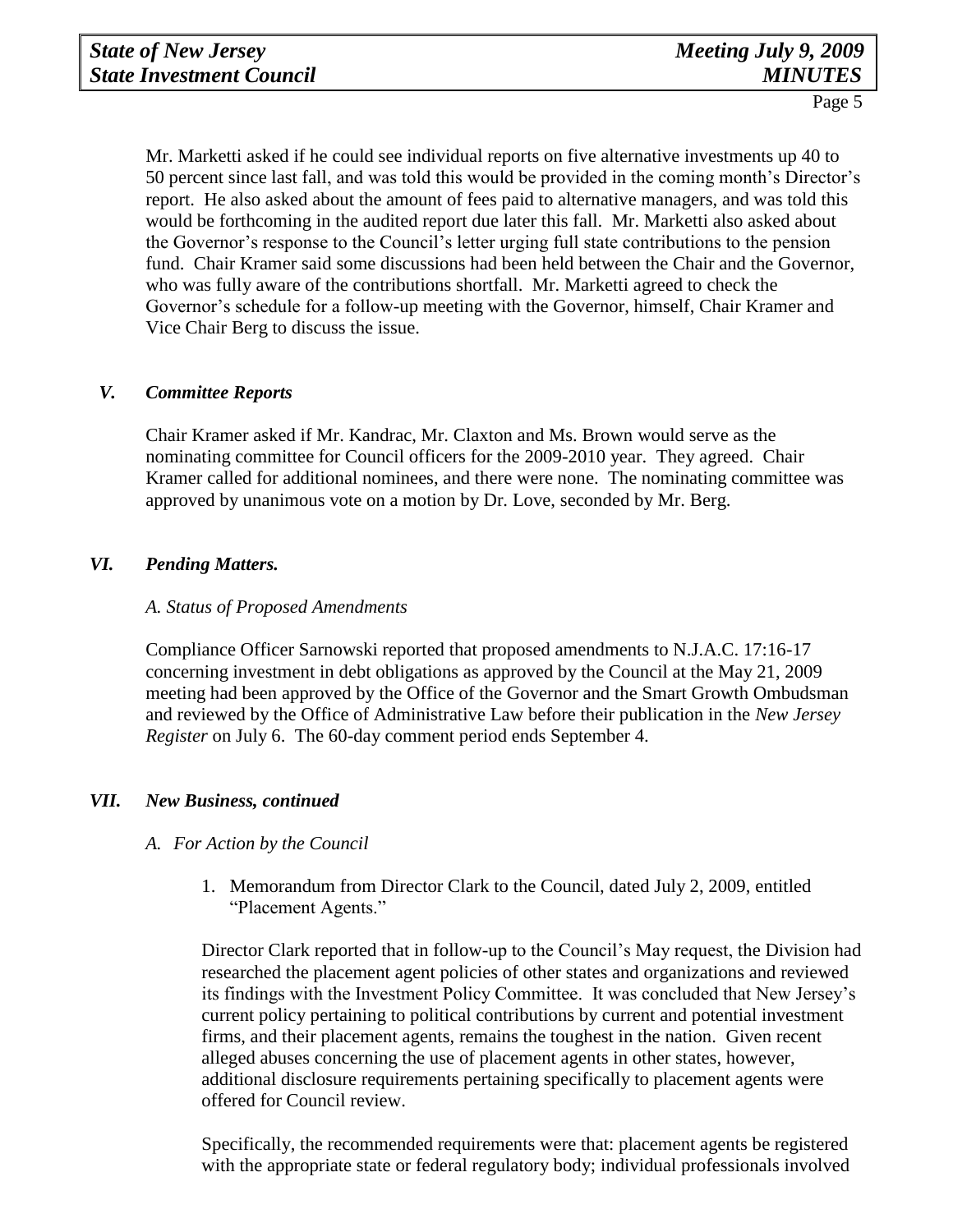in a fund's solicitation be licensed, and hold a minimum of three years experience in the securities industry; fee arrangements between the agent and the hiring fund be fully disclosed; and contracts describing the agent's services for the fund's partners be fully disclosed. Additionally, these requirements would be incorporated into due diligence documents provided at the time an investment was proposed.

A discussion followed in which registration and licensing requirements were briefly debated; Mr. Kellogg objected to these additional disclosures as too intrusive into the business of the firms who retain such agents. A consensus developed that these were reasonable standards to require. Chair Kramer said that although the Division had not done business with the firms in the controversy, and although its use of placement agents was lower than at most funds, the additional requirements represented a good middle ground to an outright ban in the use of agents, the majority of whom provided honest and valuable service especially in presenting partnership opportunities with smaller and minority funds.

The additional restrictions were approved 10 to 1 on a motion by Dr. Love, seconded by Mr. Cerf, with Mr. Kellogg opposed.

2. Memorandum from Director Clark to the Council, dated July 2, 2009, entitled "Proposed Amendments to N.J.A.C. 17:16-12, 16 and 40 regarding Minimum Market Capitalization for Corporations Issuing Domestic and International Debt and Non-Convertible Preferred Stock."

Compliance Officer Sarnowski said the proposed amendments would give the Division the ability to invest in high-yield debt and non-convertible preferred stock trading at attractive levels even if the company's securities are not publicly traded or the market capitalization falls below the current \$100 million threshold. She noted that such issues are already included in the portfolio's benchmark.

Vice Chair Berg moved the following resolution on a second from Ms. Brown in the absence of Chair Kramer, who left the room momentarily: "Be it resolved that the State Investment Council hereby approves proposed amendments to NJAC 17:16-12, 16 and 40 regarding domestic and international corporate obligations and non-convertible preferred stock of US corporations. The Council herby authorizes the Director of the Division of Investment to submit the attached proposals to the Office of Administrative law for publication and public comment, and hereby delegates to staff of the Council and the Division of Investment the authority to make revisions to the proposals as required and as shall be made upon the advice of the Attorney General. This resolution shall take effect immediately." The motion passed by a vote of 10 to 1, with Mr. Marketti opposed.

3. Addition to agenda: Draft letter from the Council to Mary L. Schapiro, Chairman of the Securities and Exchange Commission, dated July 9, 2009, entitled, "Comments on Political Contributions and Pension Funds Comments on File No. S7-10-09: Facilitating Shareholder Director Nominations."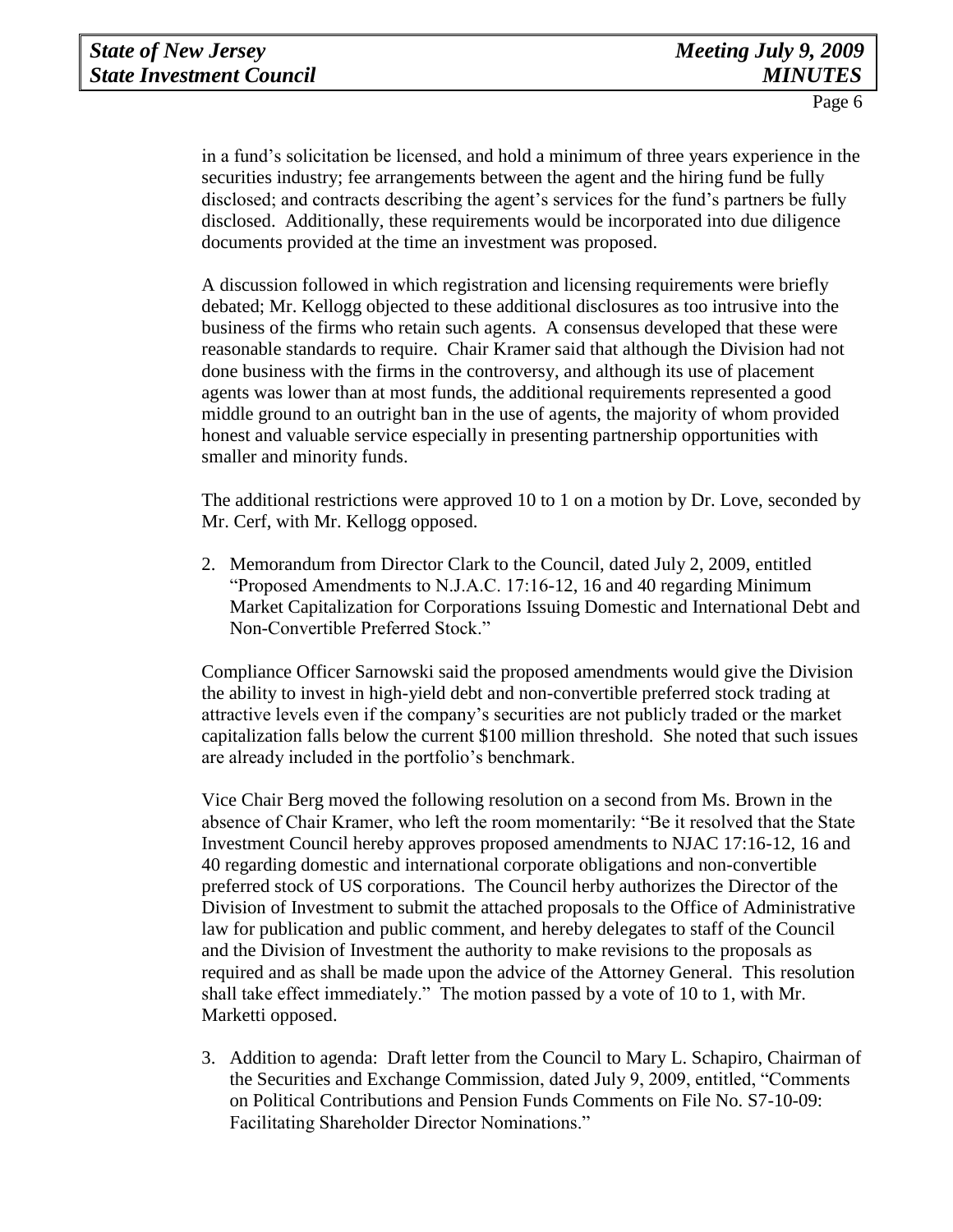Mr. Kramer provided a draft letter to the Securities Exchange Commission from the Council, asking that any regulations imposed on political contributions by the SEC not pre-empt state restrictions that may be broader. Additionally, the letter voiced formal support for SEC rules that would broaden shareholder rights by permitting contested elections for corporate directors. There was a brief discussion about shortening the section of the letter describing rationale, and that the letter should be submitted on the Council's behalf. (Note: This was done immediately following the meeting. A copy of the letter is attached to the official record of these minutes.)

## *VIII. Reports of Director Clark*

*A. Verbal report by Director Clark to the Council on June 2009 and fiscal yearend results as available.*

Director Clark said it was too soon to report officially on June performance, but very rough estimates suggested that the pension fund had ended the fiscal year on June 30 in the \$63 billion range, up one percent for the month, and down by -14 to -15 percent for the year. While no other fund had yet shared June performance numbers, Director Clark noted that New Jersey had performed in the top 10 to 15 percent of all pension funds through December, and expected to come out at the top end of the performance range for the fiscal year.

Investment Officer Arena said the domestic equity portfolio was attempting to build up its underweight position in financials in response to positive changes in that sector. Assistant Director Michel said for the first time in years the international portfolio was slightly overweight in Japanese equities but in line with the market index in Asia ex-Japan.

Director Clark said the corporate bonds that the fund purchased in the fall of 2008 were up approximately 22 percent, and that the Division was starting to take those profits. He said that investment in Treasury Inflation-Protected Securities (TIPS) was performing at 5.25 percent, or slightly over benchmark, noting all of the Division's long-term investments were doing well.

## *IX. New Business, continued*

- *B. For the Information of the Council*
- 2. Memorandum from Chief Administrative Officer Burrows Farber to the Council, dated July 2, 2009, entitled "Investment News Clips for July 2009 Council Meeting."

The memo was noted without comment.

*X. Communications*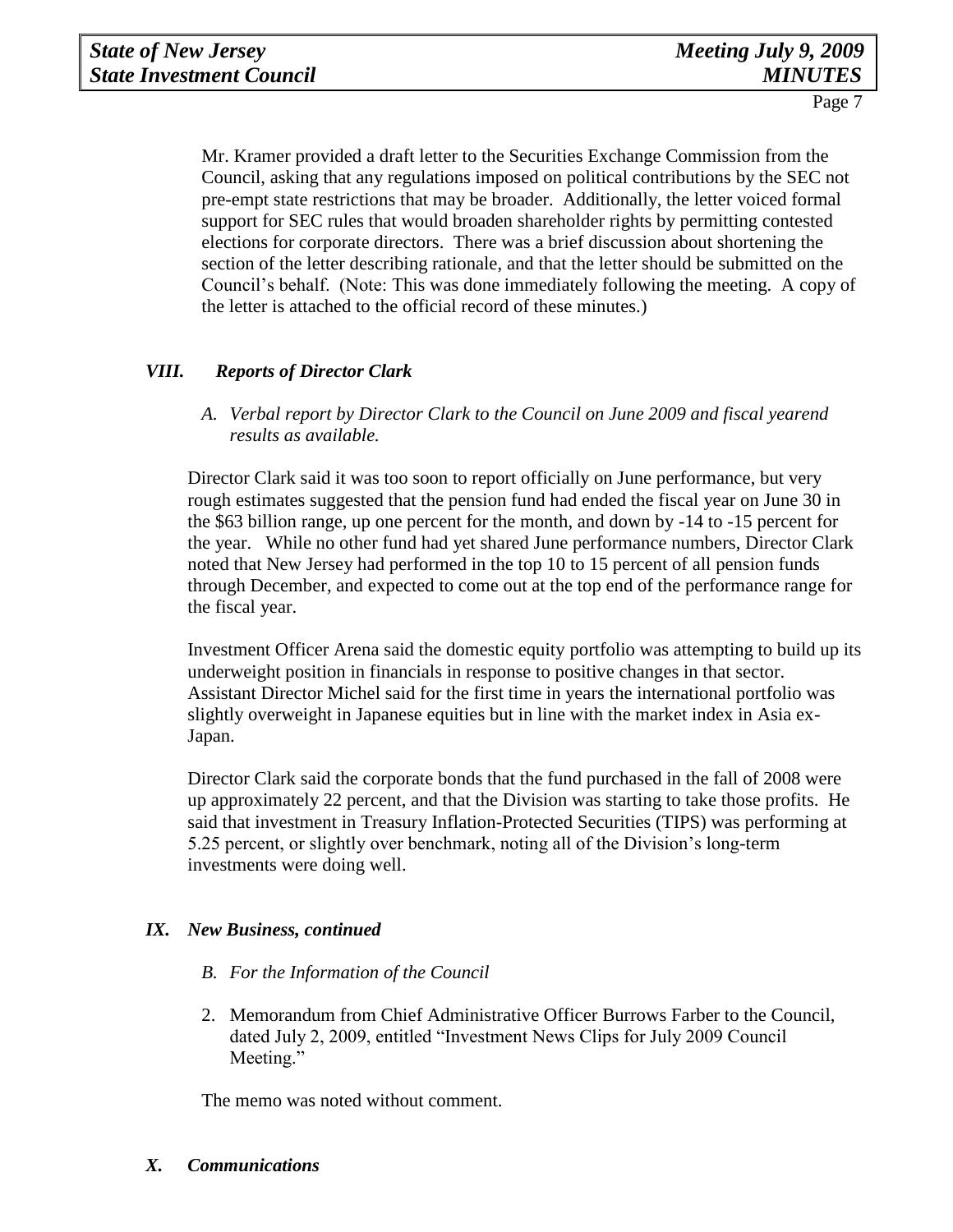There was no report from the State Treasurer.

#### *XI. Public Comment*

Two members of the public who had submitted speaker request forms prior to the meeting were invited to address the Council.

Mr. Tony Miskowski inquired about the Council bylaws, noting they had last been updated 20 years ago. He suggested that the Council update the bylaws with definitions for officers, terms, vacancies, procedures, duties, the role of the chair, the purpose and duties of committees, the structure of the Council, and add Council rules and procedures, including a process for revising the bylaws. He also suggested that the bylaws be posted to the Division's website in addition to a link to the New Jersey Administrative Code. He also asked for a report on the Division's meeting with the Chair of the FDIC and inquired whether the Division had been approached for investment by any of three distressed hedge funds named in press coverage of the meeting. Director Clark said the Division had not been approached, and had made no decision on possible investment in distressed debt. Dr. Love quipped that debt once labeled "toxic" had evolved to "distressed" and now was considered "opportunistic."

Ms. Rae Roeder questioned whether a representative of a pension board not re-elected to that board could continue to sit on the Council. She was advised that the law allowed four pension boards to elect any active or retired member of their respective retirement systems to serve as a Council member for a three-year term.

## *XII. Next Meeting*

September 17, 2009 *Note*: 3 p.m. Meeting Rutgers Student Center

*Multi-Purpose Room B* 126 College Avenue New Brunswick, NJ 08901

*(Secretary's Note: The site for this meeting was changed to the Rutgers Inn and Conference Center in New Brunswick by amended notice posted on September 3).*

## *XIII. Adjournment*

The meeting was adjourned at 3:45 p.m. by unanimous vote on a motion by Mr. Cerf, seconded by Dr. Love.

Respectfully submitted,